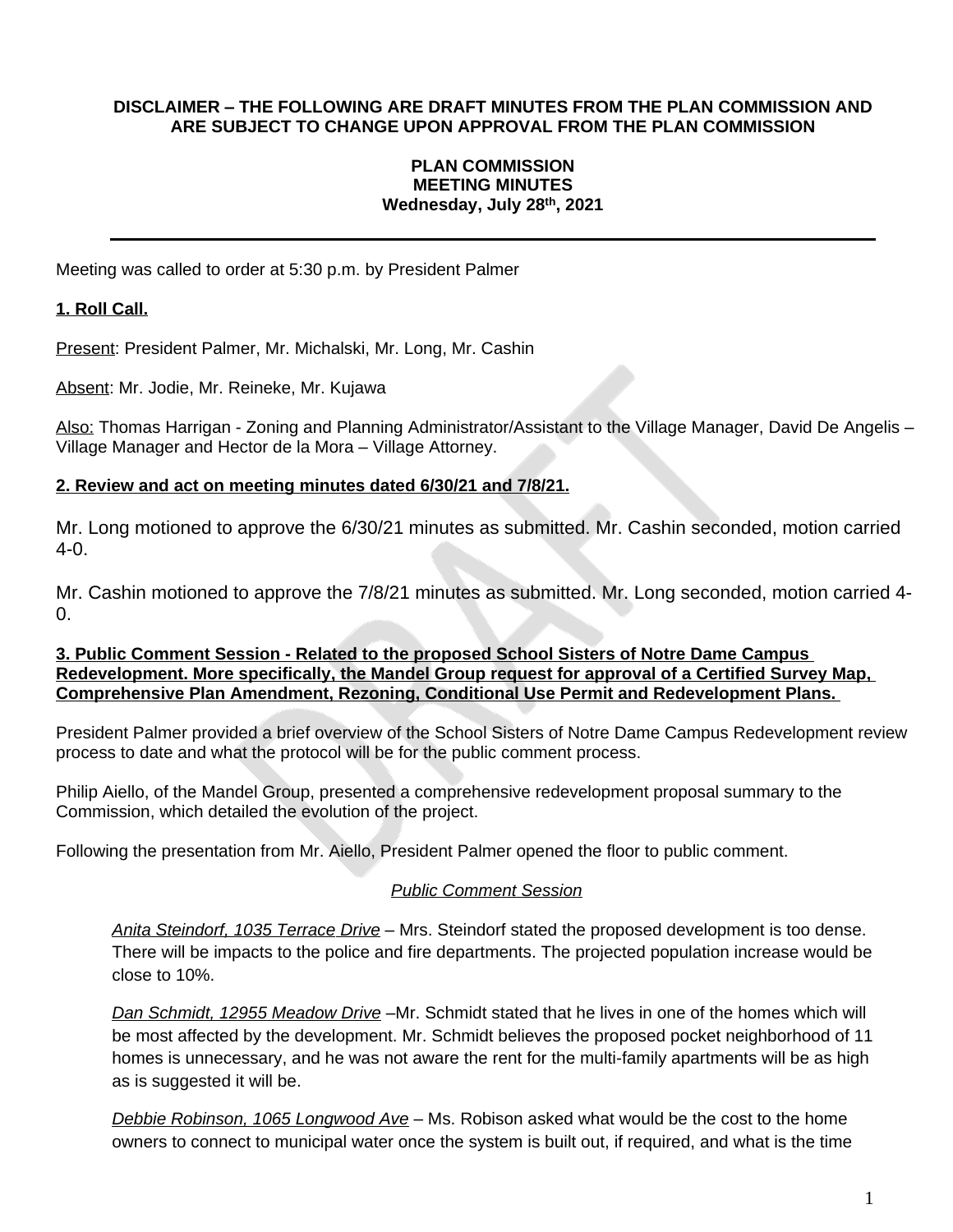frame. Concerns related to potential increased traffic in the Village. Stated the new single family lots should be zoned as Rs-1, but would like to see what the lot configuration would be as Rs-2 zoning. Wonder what it would look like as Rs-2. Feels the redevelopment would be great for the community, but believes the scope of the project could be toned down. Everyone would benefit.

*Michael Hamilton, 13130 Watertown Plank Road Unit 311* – Mr. Hamilton stated that he is currently a resident of the Watermark Condominiums, the closest neighbors to the development. Very familiar with the Mandel Group and has worked with them in the past. Thinks Mandel is one of the best developers in the City, would be very concerned if they were to walk away from this development. The proposed SSND development is very similar to the Watermark's construction. Most people who are interested in the Watermark are from the Village because they appreciate the quality of life that comes with it. The stores in the downtown need more customers. This kind of development will bring a high income group into the downtown area. The possibility of municipal water being brought into the Village with this development is very import to us. The Watermark has \$400,000 invested in well equipment. Very supportive of Lake Michigan water. In favor the development.

*Matilda McClusky, 12800 Watertown Plank Road* – Has concerns related to traffic. Would Mandel propose more units to the property that has yet to be discussed? What is the total cost that would be incurred to us as residents of Elm Grove?

*Tom Castile, 1865 Hollyhock Lane* – Mr. Castile moved to Elm Grove from Brookfield because of the charm of the neighborhood. Traffic on Hollyhock has already increased significantly. Need to have more sidewalks just to protect the safety of the people of Elm Grove. Shocked when looking at the TIF proposal. The TIF seems to only protect the Mandel Group. There are ways to bring in tax value other than this development proposal.

*Pete Moegenburg, 985 Madera Circle* – Mr. Moegenburg has spoken previously to the Plan Commission on behalf of the development, as it relates to the market realities for multi-family redevelopment within southeastern Wisconsin. He stands in support of the development for three simple reasons. 1. Market Demand 2. Community benefits 3. Reputation and quality of the project developer. 1. Market demand - EG has 85% of the total housing stock as owner occupied homes. This is disproportionality high compared to non-owner occupied homes. 2. Community benefits – There is tremendous buying power with the average income that will accompany this development, and it will greatly benefit the commercial sector. 3. There will be a development on this site. Will there be, or could there be a developer who could propose something as high of quality? Not certain. Addresses market demand, provides community benefit, and ancillary benefit to the community (i.e. Water).

*Peggy Coakley, 1050 Madera Circle* – Has lived in the Village since 4 years old. Something will happen on this property. Mrs. Coakley has known the Mandel Group as an employee of a residential moving company. I know that I have a mother in law and a mother who would be living in this development right now if it were already constructed. If we wanted to sell our home, we would be there, we want to stay in the Village. People are leaving since there is nowhere to go. I think this property is beautiful. The density is there, and the Village will have to allow for that. Probably will end up being a benefit to the Village. Municipal water is an easy "layup" for a problem that is on our doorstep. Village residents should not be afraid of change. This will help the Village. Speaking on an esoteric level, but it will help the development. Thanked the Plan Commission for their time and due diligence into the project review. The Village is on the doorstep of making this happen, if it does not happen it would be an unacceptable outcome for the Village.